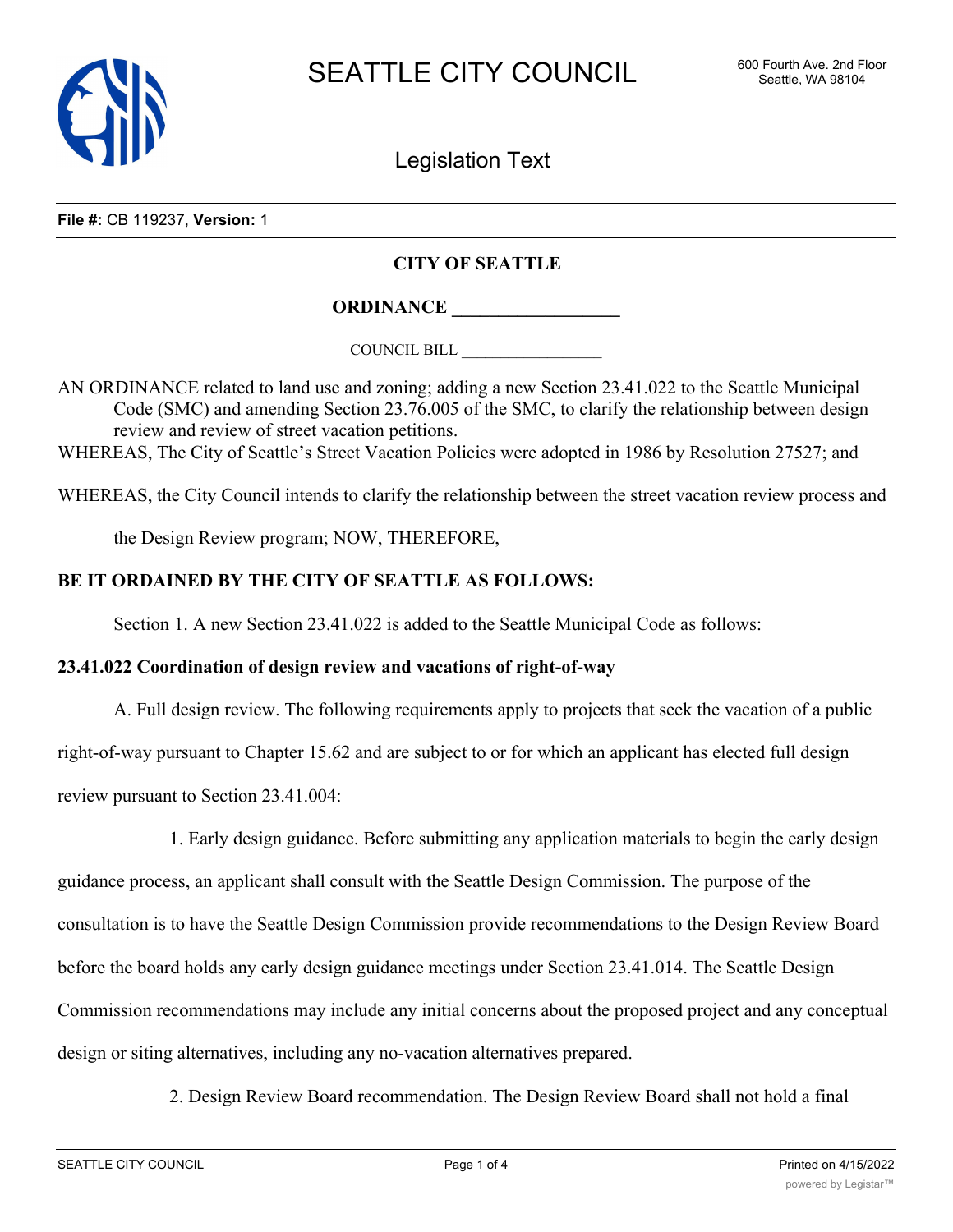recommendation meeting until the Seattle Design Commission makes a recommendation on the Public Trust Analysis phase of a street vacation review as described in the Street Vacation Policies.

B. Administrative design review. The following requirements apply to projects that seek the vacation of a public right-of-way pursuant to Seattle Municipal Code Chapter 15.62 and are subject to or for which an applicant has elected administrative design review pursuant to Section 23.41.004.

1. Early design guidance. Before the Director makes guideline priorities available, an applicant shall consult with the Seattle Design Commission. The purpose of the consultation is to have the Seattle Design Commission provide recommendations to the Director, prior to the Director identifying priorities pursuant to Section 23.41.016. The Seattle Design Commission recommendations may include any initial concerns about the proposed project and any conceptual design or siting alternatives, including any no-vacation alternatives prepared.

2. Design Review Board recommendation. The Director shall not make a recommendation pursuant to Section 23.41.016 until the Seattle Design Commission makes a recommendation on the Public Trust Analysis phase of a street vacation review.

Section 2. Section 23.76.005 of the Seattle Municipal Code, last amended by Ordinance 123913, is amended as follows:

## **23.76.005 Time for decisions**

A. Except as otherwise provided in this Section 23.76.005 or otherwise agreed to by the applicant, land use decisions on applications shall be made within 120 days after the applicant has been notified that the application is complete. In determining the number of days that have elapsed after the notification that the application is complete, the following periods shall be excluded:

1. All periods of time during which the applicant has been requested by the Director to correct plans, perform required studies, or provide additional required information, until the Director determines that the request has been satisfied;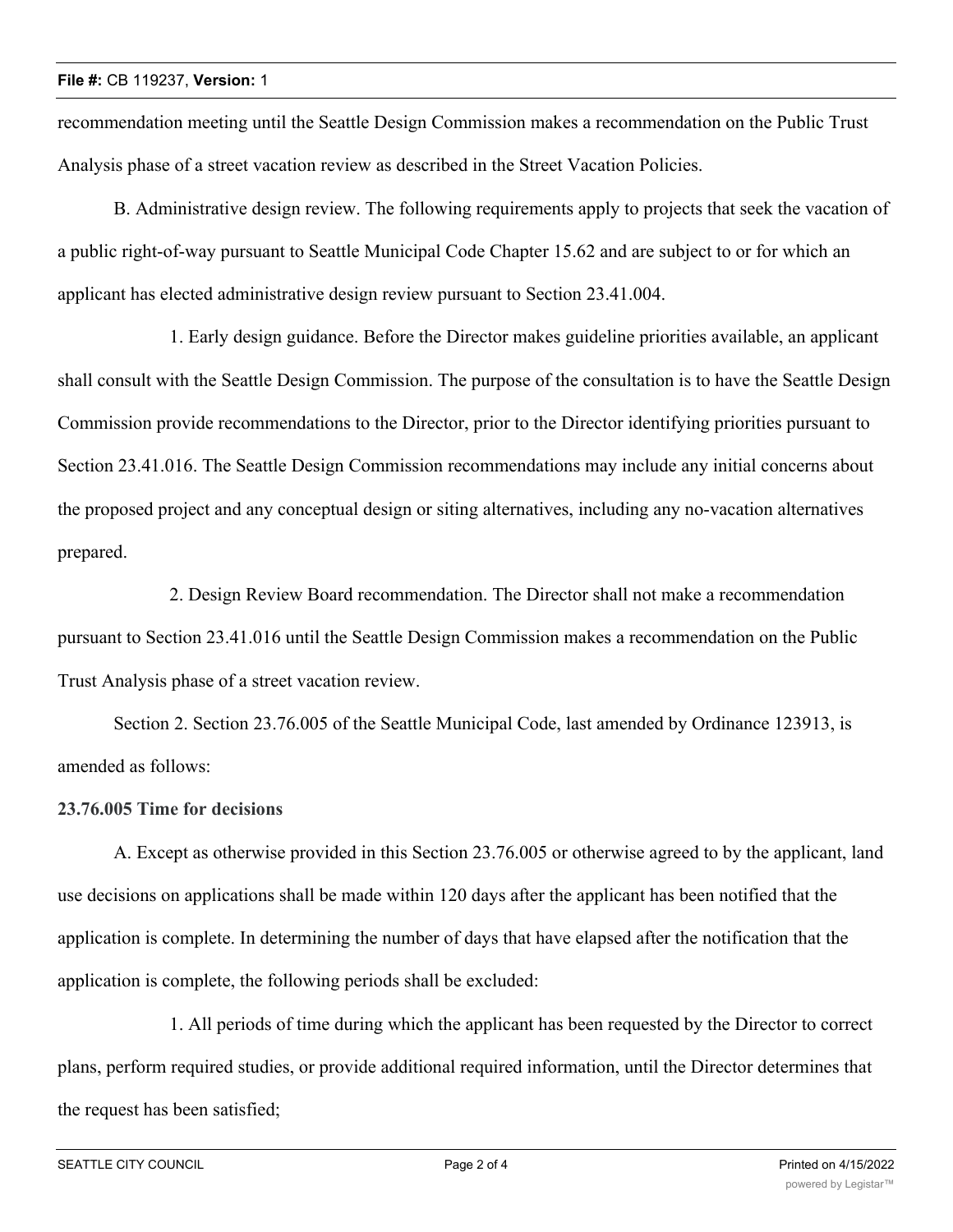2. Any extension of time mutually agreed upon by the Director and the applicant;

3. For projects for which an EIS has been required, the EIS process time period established in subsection 23.76.005.B;

4. Any time period for filing an appeal of the land use decision to the Hearing Examiner, and the time period to consider and decide the appeal; and

5. All periods of time during which the applicant has been requested by the Director to pay pastdue permit fees, until the Director determines that the request has been satisfied or until the permit is cancelled for failure to pay fees.

B. The time required to prepare an EIS shall be agreed to by the Director and applicant in writing. Unless otherwise agreed to by the applicant, a final environmental impact statement shall be issued by the Director within one year following the issuance of a Determination of Significance for the proposal, unless the EIS consultant advises that a longer time period is necessary. In that case, the additional time shall be that recommended by the consultant, not to exceed an additional year.

C. The time limits established by subsections 23.76.005.A and B do not apply if a permit application:

1. ((requires)) Requires an amendment to the Comprehensive Plan or the Land Use Code; or

2. ((requires)) Requires the siting of an essential public facility;  $((\theta \cdot \mathbf{r}))$ 

3.  $((\mathbf{is}))$  Is substantially revised by the applicant, in which case the time period shall start from the date at which the revised project application is determined to be complete;  $((.)$  or

4. Requires the vacation of public right-of-way.

\* \* \*

Section 3. This ordinance shall take effect and be in force 30 days after its approval by the Mayor, but if not approved and returned by the Mayor within ten days after presentation, it shall take effect as provided by Seattle Municipal Code Section 1.04.020.

Passed by the City Council the day of the comparison of the comparison of the comparison of the comparison of the comparison of the comparison of the comparison of the comparison of the comparison of the comparison of the